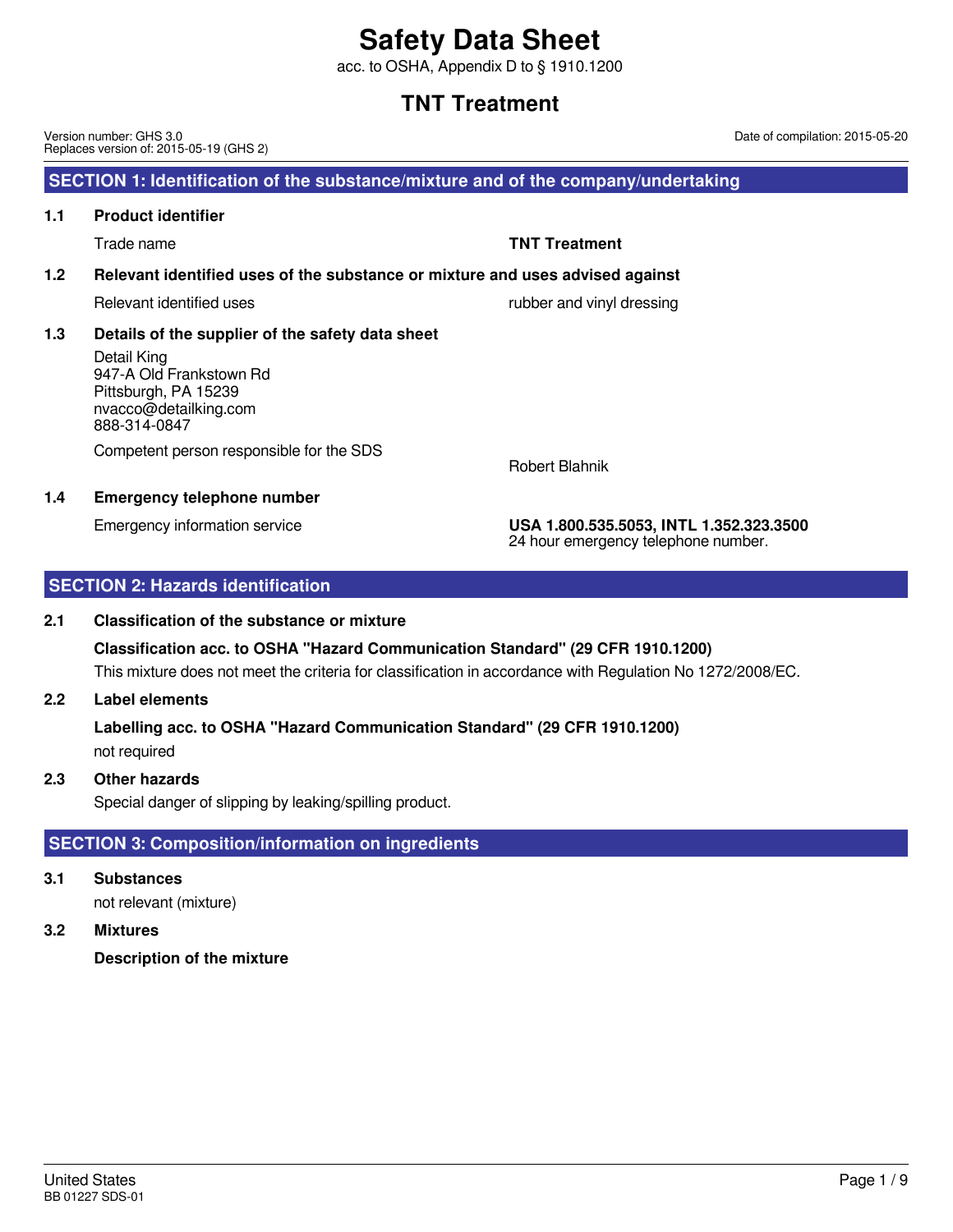acc. to OSHA, Appendix D to § 1910.1200

### **TNT Treatment**

Version number: GHS 3.0 Replaces version of: 2015-05-19 (GHS 2)

### **SECTION 4: First aid measures**

### **4.1 Description of first aid measures**

### **General notes**

Do not leave affected person unattended. Remove victim out of the danger area. Keep affected person warm, still and covered. Take off immediately all contaminated clothing. In all cases of doubt, or when symptoms persist, seek medical advice. In case of unconsciousness place person in the recovery position. Never give anything by mouth.

### **Following inhalation**

Provide fresh air.

### **Following skin contact**

After contact with skin, take off immediately all contaminated clothing, and wash immediately with plenty of water.

### **Following eye contact**

Irrigate copiously with clean, fresh water, holding the eyelids apart. Remove contact lenses, if present and easy to do. Continue rinsing.

### **Following ingestion**

Rinse mouth with water (only if the person is conscious). Do NOT induce vomiting.

### **SECTION 5: Firefighting measures**

### **5.1 Extinguishing media**

### **Suitable extinguishing media**

water spray, alcohol resistant foam, BC-powder, carbon dioxide (CO2)

### **Unsuitable extinguishing media**

water jet

### **5.2 Special hazards arising from the substance or mixture**

Explosive when mixed with combustible material.

### **Hazardous combustion products**

nitrogen oxides (NOx), carbon monoxide (CO), carbon dioxide (CO2)

### **5.3 Advice for firefighters**

In case of fire and/or explosion do not breathe fumes. Co-ordinate firefighting measures to the fire surroundings. Do not allow firefighting water to enter drains or water courses. Collect contaminated firefighting water separately. Fight fire with normal precautions from a reasonable distance.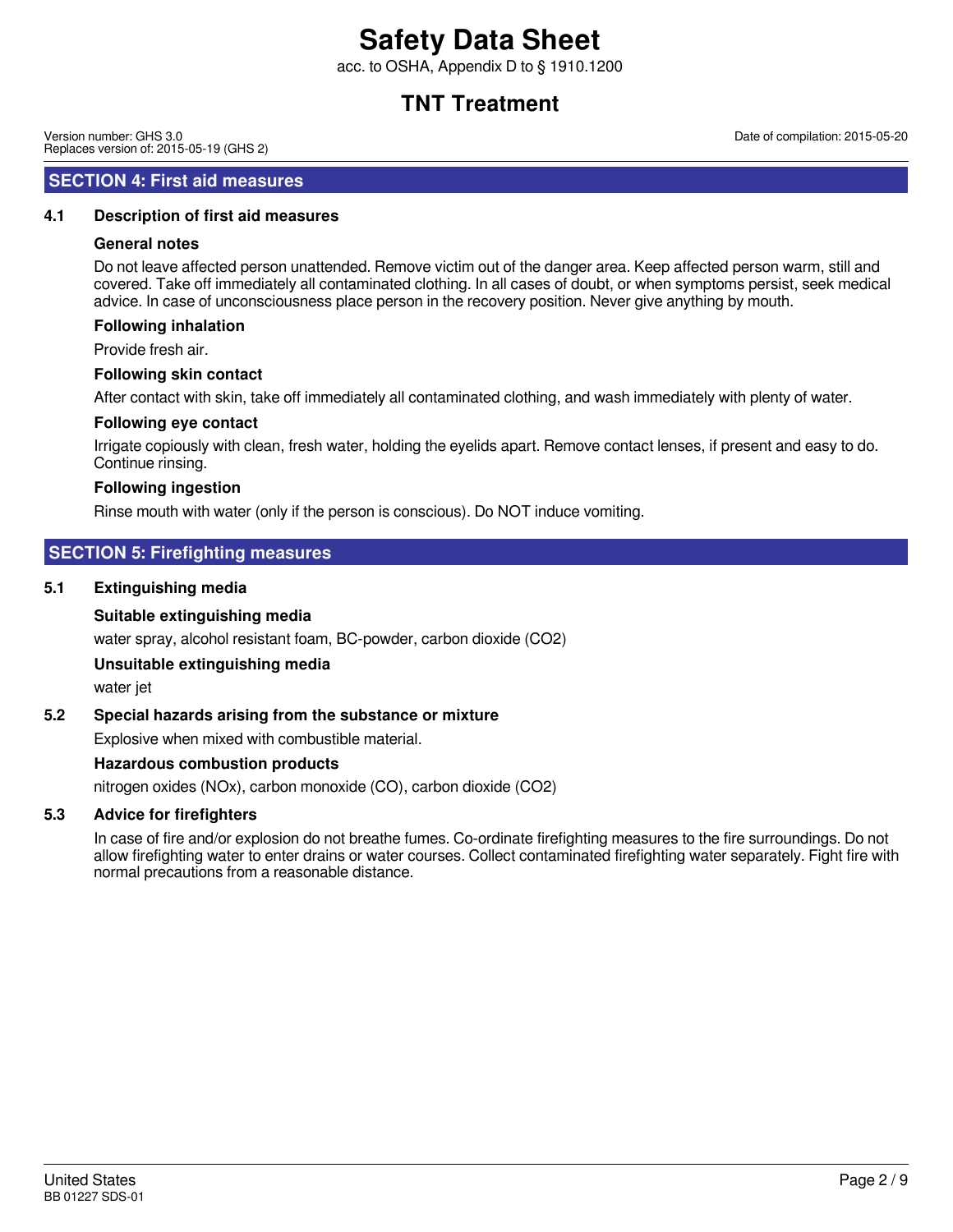acc. to OSHA, Appendix D to § 1910.1200

### **TNT Treatment**

Version number: GHS 3.0 Replaces version of: 2015-05-19 (GHS 2)

### **SECTION 6: Accidental release measures**

### **6.1 Personal precautions, protective equipment and emergency procedures**

### **For non-emergency personnel**

Remove persons to safety.

#### **For emergency responders**

Wear breathing apparatus if exposed to vapors/dust/aerosols/gases.

### **6.2 Environmental precautions**

Keep away from drains, surface and ground water. Retain contaminated washing water and dispose it.

### **6.3 Methods and material for containment and cleaning up**

### **Advices on how to contain a spill**

Covering of drains.

### **Advices on how to clean up a spill**

Wipe up with absorbent material (e.g. cloth, fleece). Collect spillage (sawdust, kieselgur (diatomite), sand, universal binder).

### **Appropriate containment techniques**

Use of adsorbent materials.

### **Other information relating to spills and releases**

Place in appropriate containers for disposal. Ventilate affected area.

#### **Reference to other sections**

Hazardous combustion products: see section 5. Personal precautions: see section 8. Incompatible materials: see section 10. Disposal considerations: see section 13.

### **SECTION 7: Handling and storage**

#### **7.1 Precautions for safe handling**

#### **Recommendations**

### **Measures to prevent fire as well as aerosol and dust generation**

Use local and general ventilation. Use only in well-ventilated areas.

#### **Advice on general occupational hygiene**

Wash hands after use. Do not to eat, drink and smoke in work areas. Remove contaminated clothing and protective equipment before entering eating areas. Never keep food or drink in the vicinity of chemicals. Never place chemicals in containers that are normally used for food or drink. Keep away from food, drink and animal feedingstuffs.

### **7.2 Conditions for safe storage, including any incompatibilities**

### **Managing of associated risks**

### **Incompatible substances or mixtures**

Observe compatible storage of chemicals.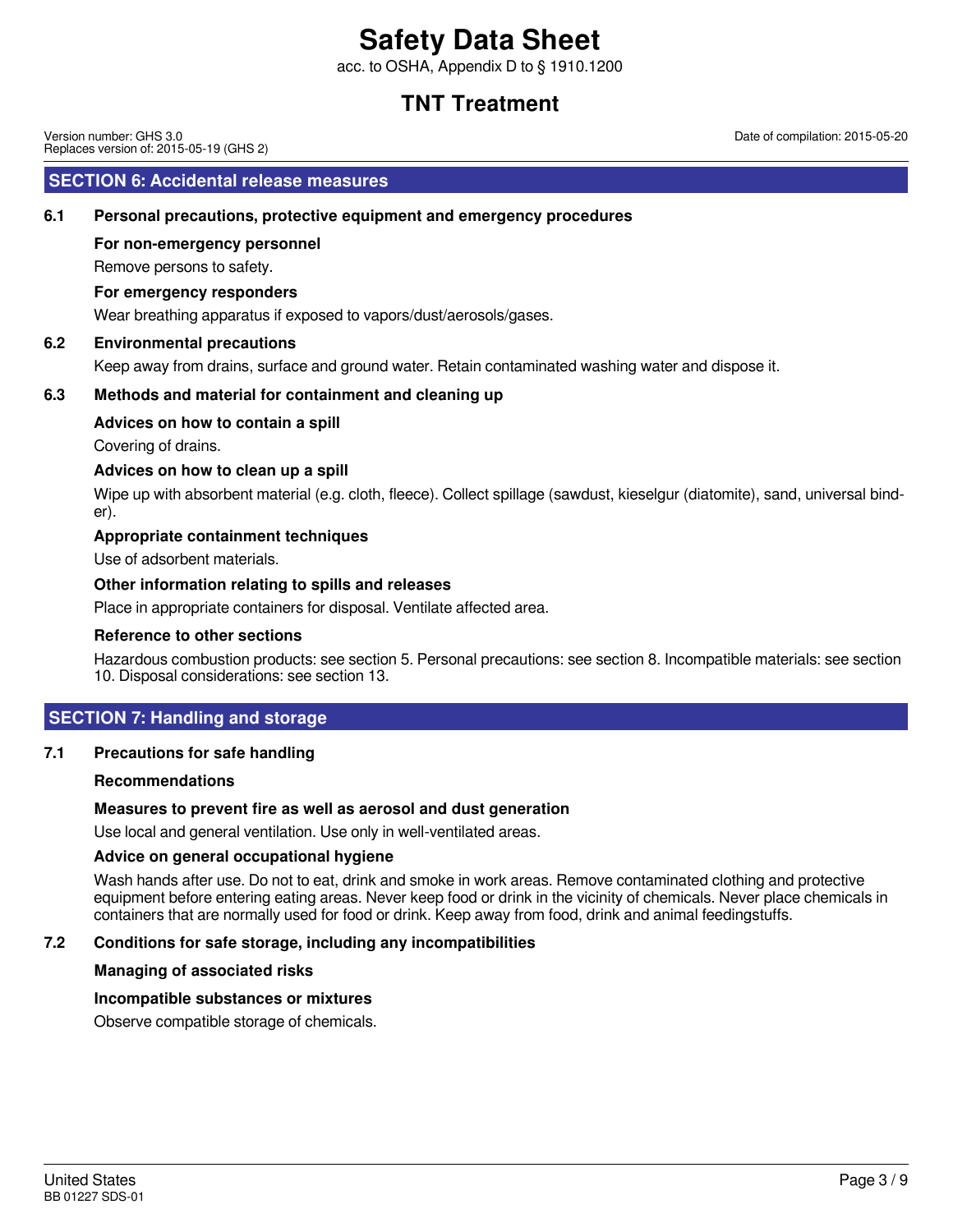acc. to OSHA, Appendix D to § 1910.1200

### **TNT Treatment**

Version number: GHS 3.0 Replaces version of: 2015-05-19 (GHS 2)

**Control of the effects**

### **Protect against external exposure, such as**

frost

**Consideration of other advice**

### **Packaging compatibilities**

Only packagings which are approved (e.g. acc. to ADR) may be used.

### **7.3 Specific end use(s)**

See section 16 for a general overview.

### **SECTION 8: Exposure controls/personal protection**

### **8.1 Control parameters**

### **National limit values**

### **Occupational exposure limit values (Workplace Exposure Limits)**

### **Relevant DNELs/DMELs/PNECs and other threshold levels**

No data available.

### **8.2 Exposure controls**

### **Appropriate engineering controls**

General ventilation.

### **Individual protection measures (personal protective equipment)**

#### **Eye/face protection**

Wear eye/face protection.

#### **Skin protection**

#### **• hand protection**

Wear suitable gloves. Chemical protection gloves are suitable, which are tested according to EN 374. Check leaktightness/impermeability prior to use. In the case of wanting to use the gloves again, clean them before taking off and air them well. For special purposes, it is recommended to check the resistance to chemicals of the protective gloves mentioned above together with the supplier of these gloves.

#### **• other protection measures**

Take recovery periods for skin regeneration. Preventive skin protection (barrier creams/ointments) is recommended. Wash hands thoroughly after handling.

#### **Respiratory protection**

In case of inadequate ventilation wear respiratory protection.

#### **Environmental exposure controls**

Use appropriate container to avoid environmental contamination. Keep away from drains, surface and ground water.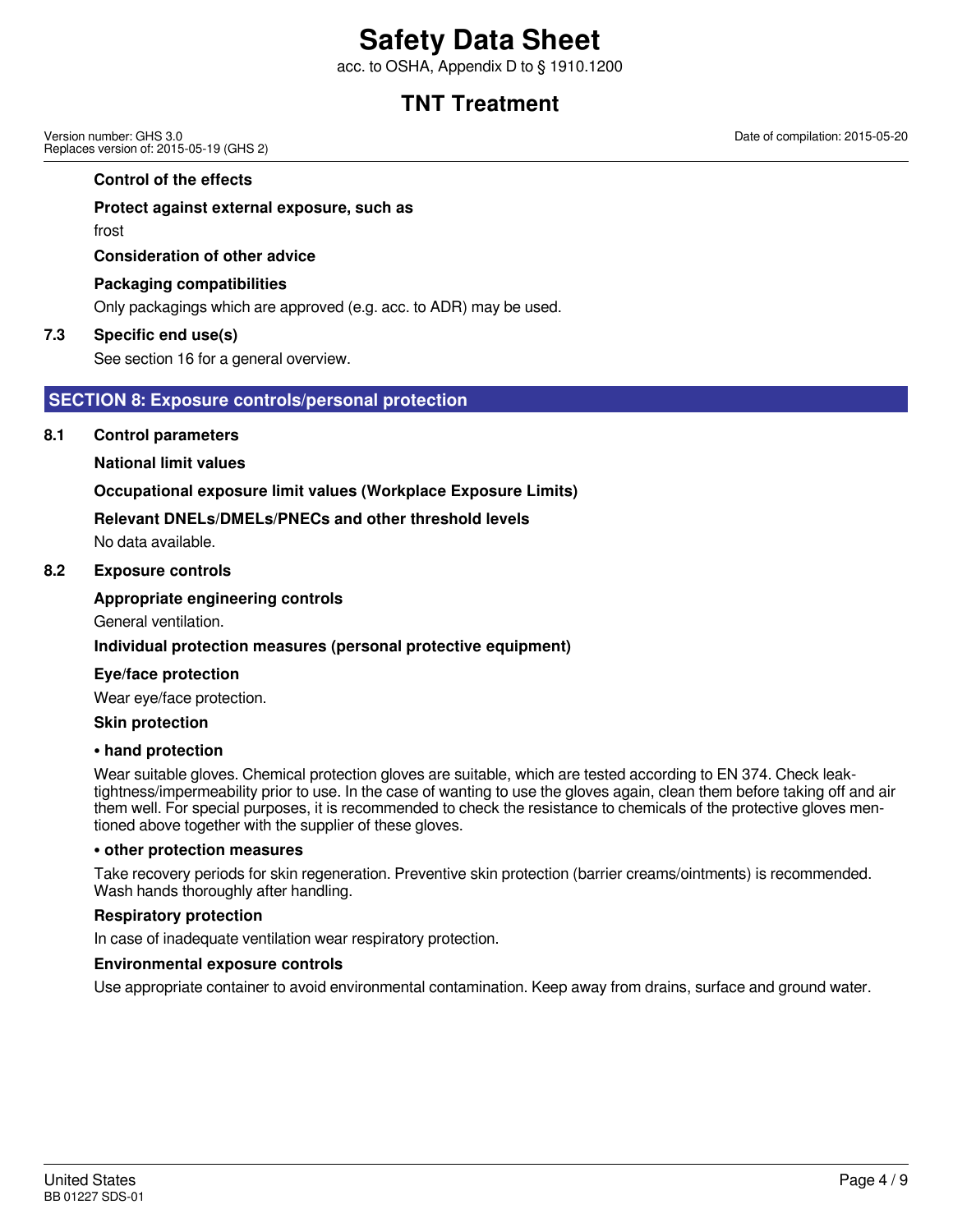acc. to OSHA, Appendix D to § 1910.1200

## **TNT Treatment**

| Version number: GHS 3.0<br>Replaces version of: 2015-05-19 (GHS 2) |                                                       |                                        | Date of compilation: 2015-05 |  |  |
|--------------------------------------------------------------------|-------------------------------------------------------|----------------------------------------|------------------------------|--|--|
|                                                                    | <b>SECTION 9: Physical and chemical properties</b>    |                                        |                              |  |  |
| 9.1                                                                | Information on basic physical and chemical properties |                                        |                              |  |  |
|                                                                    | <b>Appearance</b>                                     |                                        |                              |  |  |
|                                                                    | Physical state                                        | liquid (gel)                           |                              |  |  |
|                                                                    | Color                                                 | blue                                   |                              |  |  |
|                                                                    | Odor                                                  | fresh                                  |                              |  |  |
|                                                                    | Other physical and chemical parameters                |                                        |                              |  |  |
|                                                                    | pH (value)                                            | 5 - 7 at 25 °C                         |                              |  |  |
|                                                                    | Melting point/freezing point                          | not determined                         |                              |  |  |
|                                                                    | Initial boiling point and boiling range               | $>65$ °C at 1 atm                      |                              |  |  |
|                                                                    | Flash point                                           | not determined<br>(closed cup)         |                              |  |  |
|                                                                    | Evaporation rate                                      | not determined                         |                              |  |  |
|                                                                    | Flammability (solid, gas)                             | not relevant (fluid)                   |                              |  |  |
|                                                                    | <b>Explosive limits</b>                               | not determined                         |                              |  |  |
|                                                                    | Vapor pressure                                        | 31.69 hPa at 25 °C                     |                              |  |  |
|                                                                    | Density                                               | 0.98 - 1 $\frac{9}{cm}$ 8.3 lbs/US Gal |                              |  |  |
|                                                                    | Solubility(ies)                                       | not determined                         |                              |  |  |
|                                                                    | Partition coefficient                                 |                                        |                              |  |  |
|                                                                    | n-octanol/water (log KOW)                             | This information is not available.     |                              |  |  |
|                                                                    | Auto-ignition temperature                             | not determined                         |                              |  |  |
|                                                                    | Viscosity                                             | not determined                         |                              |  |  |
|                                                                    | Explosive properties                                  | none                                   |                              |  |  |
|                                                                    | Oxidizing properties                                  | none                                   |                              |  |  |
|                                                                    |                                                       |                                        |                              |  |  |

### **SECTION 10: Stability and reactivity**

### **10.1 Reactivity**

Concerning incompatibility: see below "Conditions to avoid" and "Incompatible materials".

### **10.2 Chemical stability**

See below "Conditions to avoid".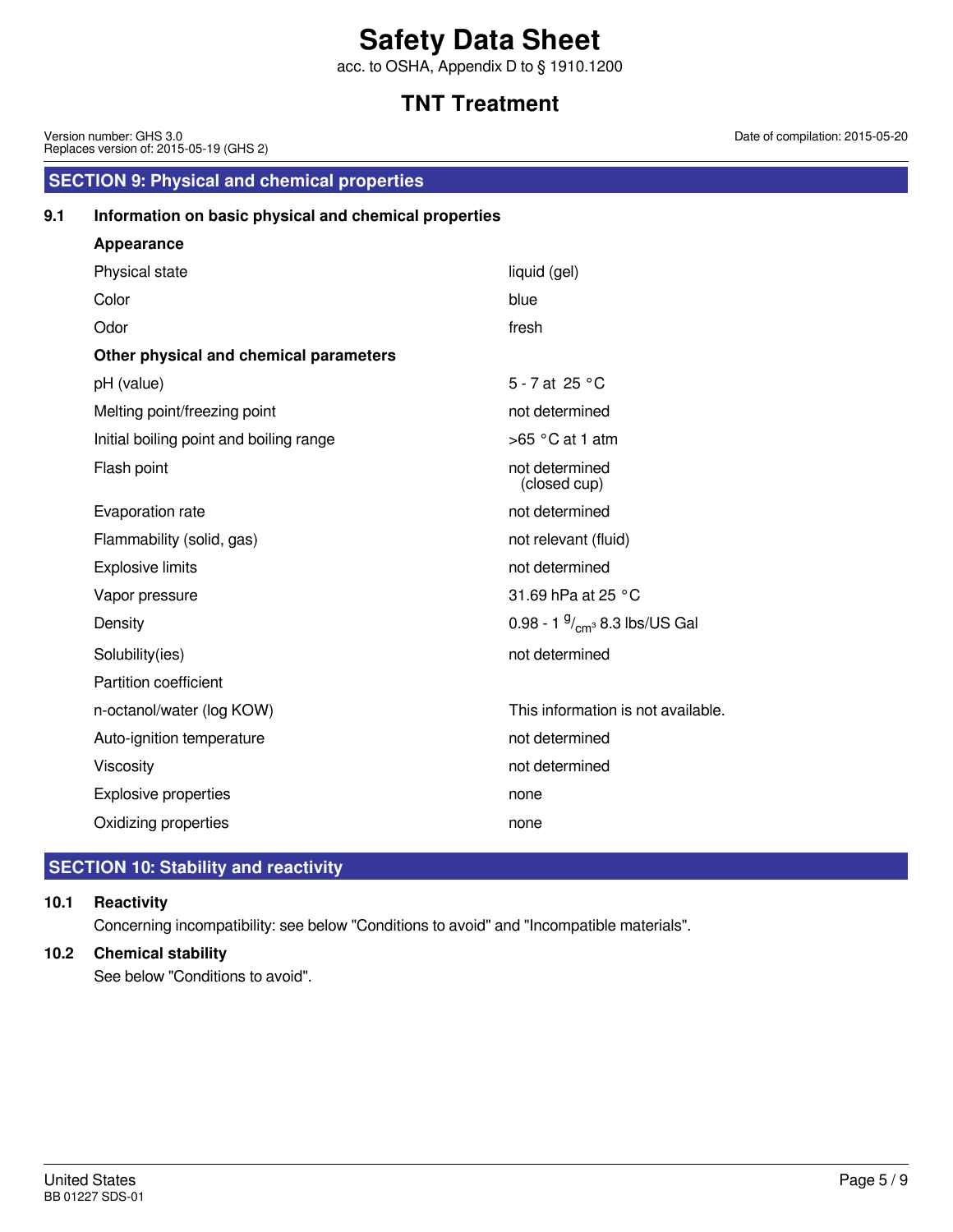acc. to OSHA, Appendix D to § 1910.1200

### **TNT Treatment**

Version number: GHS 3.0 Replaces version of: 2015-05-19 (GHS 2) Date of compilation: 2015-05-20

#### **10.3 Possibility of hazardous reactions**

No known hazardous reactions.

### **10.4 Conditions to avoid**

There are no specific conditions known which have to be avoided.

### **Physical stresses which might result in a hazardous situation and have to be avoided**

strong shocks

### **10.5 Incompatible materials**

There is no additional information.

### **Hazardous decomposition products**

Reasonably anticipated hazardous decomposition products produced as a result of use, storage, spill and heating are not known. Hazardous combustion products: see section 5.

### **SECTION 11: Toxicological information**

### **11.1 Information on toxicological effects**

Test data are not available for the complete mixture.

### **Classification procedure**

The method for classification of the mixture is based on ingredients of the mixture (additivity formula).

### **Classification acc. to OSHA "Hazard Communication Standard" (29 CFR 1910.1200)**

not relevant

#### **Acute toxicity**

Shall not be classified as acutely toxic.

#### **Skin corrosion/irritation**

Shall not be classified as corrosive/irritant to skin.

### **Respiratory or skin sensitization**

Shall not be classified as a respiratory or skin sensitizer.

### **Summary of evaluation of the CMR properties**

Shall not be classified as germ cell mutagenic, carcinogenic nor as a reproductive toxicant.

#### **Carcinogenicity**

- National Toxicology Program (United States): none of the ingredients are listed
- 

### • IARC Monographs **none of the ingredients are listed**

### **Specific target organ toxicity (STOT)**

Shall not be classified as a specific target organ toxicant.

### **Aspiration hazard**

Shall not be classified as presenting an aspiration hazard.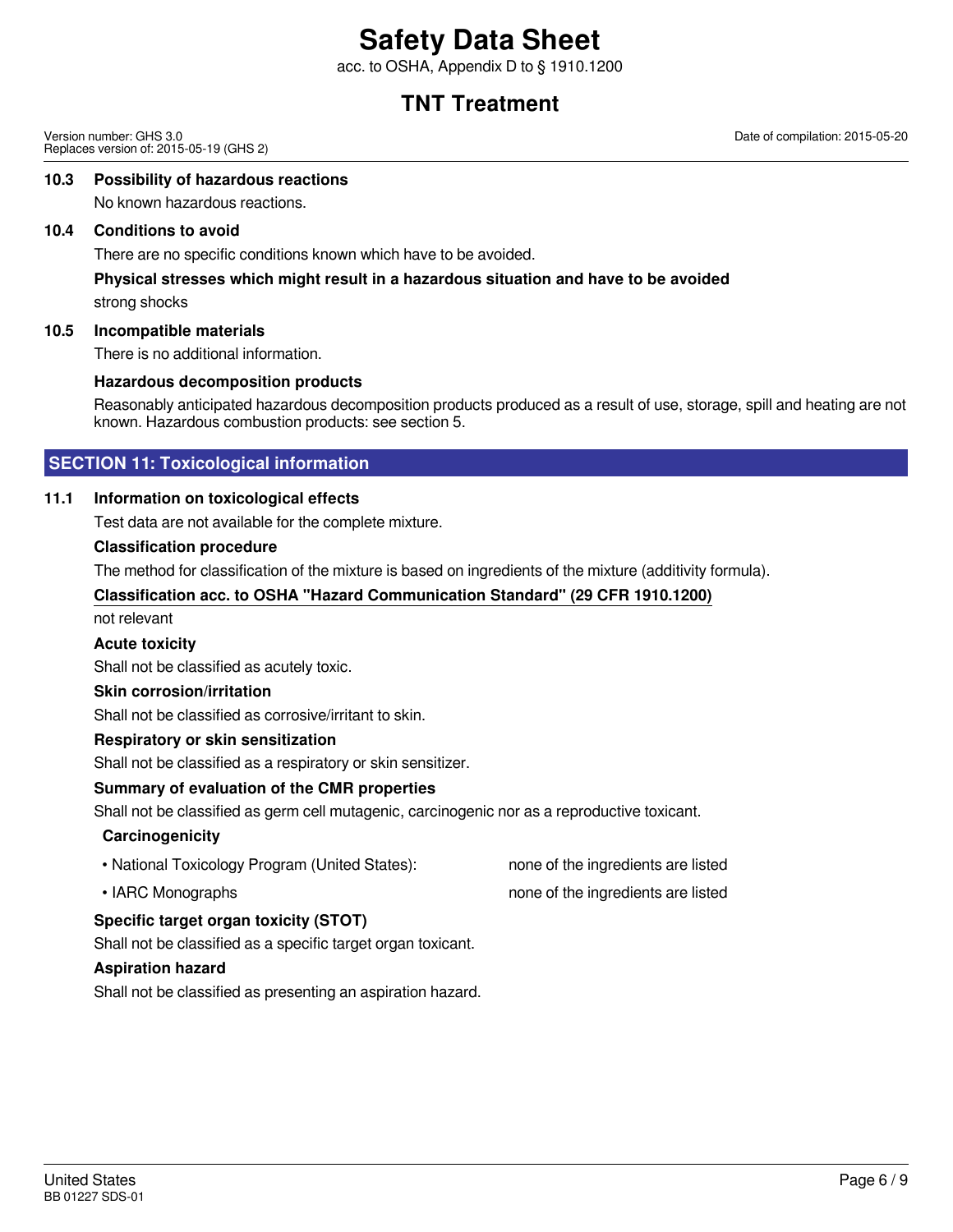acc. to OSHA, Appendix D to § 1910.1200

### **TNT Treatment**

Version number: GHS 3.0 Replaces version of: 2015-05-19 (GHS 2)

### **SECTION 12: Ecological information**

### **12.1 Toxicity**

### **Aquatic toxicity (acute)**

Shall not be classified as hazardous to the aquatic environment.

### **12.2 Process of degradability**

Data are not available.

Data are not available. **12.3 Bioaccumulative potential**

### **12.4 Mobility in soil**

Data are not available.

Data are not available. **12.5 Results of PBT and vPvB assessment**

### **12.6 Other adverse effects**

Data are not available.

### **SECTION 13: Disposal considerations**

### **13.1 Waste treatment methods**

#### **Sewage disposal-relevant information**

Do not empty into drains. Avoid release to the environment. Refer to special instructions/safety data sheets.

#### **Waste treatment of containers/packages**

Completely emptied packages can be recycled. Handle contaminated packages in the same way as the substance itself.

### **13.3 Remarks**

Please consider the relevant national or regional provisions. Waste shall be separated into the categories that can be handled separately by the local or national waste management facilities.

### **SECTION 14: Transport information**

- **14.1** UN number
- **14.2** UN proper shipping name
- **14.3** Transport hazard class(es) Class -

- **14.4** Packing group **not relevant**
- **14.5** Environmental hazards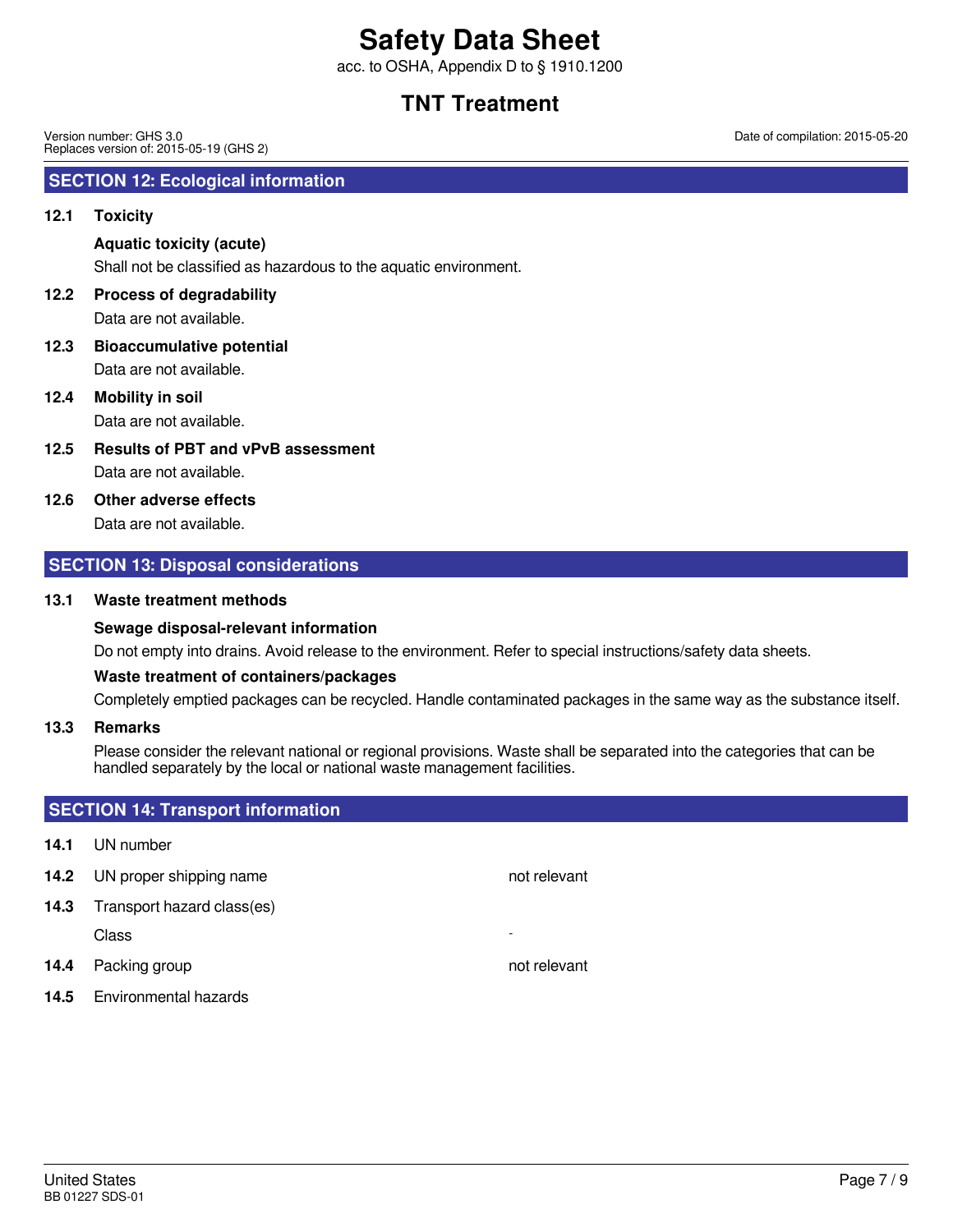acc. to OSHA, Appendix D to § 1910.1200

### **TNT Treatment**

Version number: GHS 3.0 Replaces version of: 2015-05-19 (GHS 2) Date of compilation: 2015-05-20

### **14.6 Special precautions for user**

There is no additional information.

### **14.7 Transport in bulk according to Annex II of MARPOL 73/78 and the IBC Code**

The cargo is not intended to be carried in bulk.

### **SECTION 15: Regulatory information**

### **15.1 Safety, health and environmental regulations specific for the product in question**

### **National regulations (United States)**

### **SARA TITLE III (Superfund Amendment and Reauthorization Act)**

List of Extremely Hazardous Substances (40 CFR 355) (EPCRA Section none of the ingredients are listed 302 and 304)

Specific Toxic Chemical Listings (40 CFR 372) (EPCRA Section 313) none of the ingredients are listed

### **Industry or sector specific available guidance(s)**

### **NPCA-HMIS® III**

Hazardous Materials Identification System (American Coatings Association)

| <b>Category</b>                         | Rating | <b>Description</b>                                                                                                                                                |
|-----------------------------------------|--------|-------------------------------------------------------------------------------------------------------------------------------------------------------------------|
| <b>Chronic</b>                          |        | None.                                                                                                                                                             |
| <b>Health</b>                           | 0      | No significant risk to health.                                                                                                                                    |
| Flammability                            | 0      | Materials that will not burn under typical fire conditions.                                                                                                       |
| <b>Physical hazard</b>                  | 0      | Materials that are normally stable, even under fire conditions, and will not react with water,<br>polymerize, decompose, condense, or self-react. Non-explosives. |
| <b>Personal protective</b><br>equipment |        |                                                                                                                                                                   |

### **NFPA® 704**

National Fire Protection Association: Standard System for the Identification of the Hazards of Materials for Emergency Response (United States) - National Fire Protection Association (United States)

| <b>Category</b>       | Degree of<br>hazard | <b>Description</b>                                                                                                 |
|-----------------------|---------------------|--------------------------------------------------------------------------------------------------------------------|
| Flammability          |                     | Materials that must be preheated before ignition can occur.                                                        |
| <b>Health</b>         | 0                   | Materials that, under emergency conditions, would offer no hazard beyond that of ordinary<br>combustible material. |
| Instability           | 0                   | Materials that are normally stable, even under fire conditions.                                                    |
| <b>Special hazard</b> |                     |                                                                                                                    |

#### **Proposition 65 List of chemicals** none of the ingredients are listed